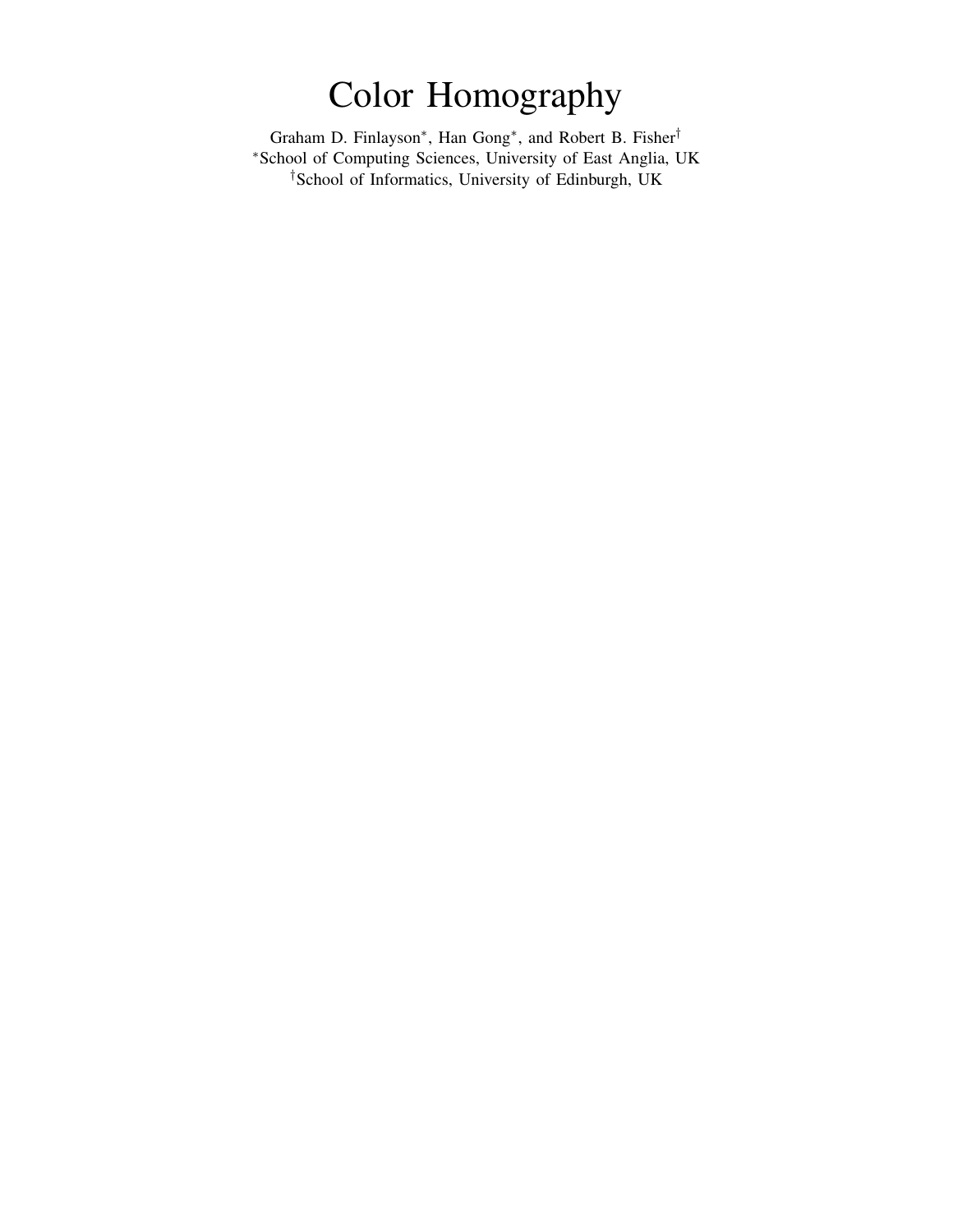## Color Homography



Fig. 1. Top left, panel (a), images of two planes are related by an homography. Right, panel (b), 4 images of a colored ball are shown. Ball\_1 is the reference image where the illumination color is white and placed behind the camera. Ball 2 is the object illuminated with a blue light from above. Respectively, Ball\_3 and Ball\_4 are the least-squares mapping and the homography match from Ball 2 to Ball 1, Bottom right, panel (c), the chromaticities from Ball 2 matched to corresponding chromaticities in Ball\_1.

#### I. INTRODUCTION

Homographies are at the center of geometric methods in computer vision and are used in geometric camera calibration, 3D reconstruction, stereo vision and image mosaicking among other tasks. In this paper, we show the surprising result that colors across a change in viewing condition (changing light color, shading and camera) are also related by a homography.

In geometry computer vision, an homography relates two planes. In Figure 1a,  $\pi_1$  and  $\pi_2$  might denote the same 3D plane viewed in two different images related by the homography H. In color, an homography relates two *photometric* views. In Figure 1b, Ball\_1 is the image of the side-view of a 4-color ball where the ball is lit from behind the camera with a white light. The same ball is lit from above with a bluish light, image Ball 2. The images are in pixel-wise correspondence. We first color correct Ball\_2 to match Ball\_1 by using linear regression. Its results is shown in image Ball 3 where the colors are incorrectly mapped and the red color segment looks particularly wrong. Ball 4 is a better example that Ball\_2 is color corrected by using the linear transform by color homography. In this paper, we propose that to map one *photometric* view to another we must map the colors correctly independent of shading. Since shading only affects the brightness, or magnitude, of the RGB vectors, it is possible to find the 3×3 map which maps the color *rays* (the RGBs with arbitrary scalings) in one photometric view to corresponding rays in another. We note that this "ray matching" is precisely the circumstance in geometric mapping for co-planar and corresponding points in two images [1]. An RGB without shading can be encoded as the rg-chromaticity coordinate. In Figure 1c, the 4 reflectances from the ball correspond to 4 points in an rg-chromaticity diagram which define the quadrilaterals shown in the left and right of the panel (for respectively for the images Ball 2 and Ball 1). The mapping between the two chromaticity diagrams is an homography. We show that the color calibration problem – mapping device RGBs recorded for a color chart to corresponding XYZs – can be formulated as a homography problem. Because in real shading varies across the chart solving for the homography can deliver a 50% improvement in color correction compared with direct linear least-squares regression.

#### II. BACKGROUND

For the geometric planar homography problem, we write:

$$
\begin{bmatrix}\n\alpha x \\
\alpha y \\
\alpha\n\end{bmatrix}^{\mathsf{T}} = \begin{bmatrix}\nx' \\
y' \\
1\n\end{bmatrix}^{\mathsf{T}} \begin{bmatrix}\nh_{11} & h_{12} & h_{13} \\
h_{21} & h_{22} & h_{23} \\
h_{31} & h_{32} & h_{33}\n\end{bmatrix} \triangleq \underline{x} = H(\underline{x}')
$$
\n(1)

In Equation 1,  $(x, y)$  and  $(x', y')$  denote corresponding image points – the same physical feature – in two images. In homogeneous coordinates the vector  $[a \; b \; c]^T$  maps to the coordinates  $[a/c \; b/c]^\intercal$  and so, in Equation 1, the scalar  $\alpha$ cancels to form the image coordinate  $(x, y)$ . For all pairs of corresponding points  $(x, y)$  and  $(x', y')$  that lie on the same plane in 3 dimensional space, Equation 1 exactly characterises the relationship between their images [1]. To solve for an homography (e.g. for image mosaicking), we need to find at least 4 corresponding points in a pair of images.

#### III. COLOR HOMOGRAPHY

Let us map an RGB  $\rho$  to a corresponding RGI (red-greenintensity)  $\circ$  using a full-rank  $3 \times 3$  matrix C:

> $\lceil$  $\overline{1}$

$$
\underline{\rho}^{\mathsf{T}}C = \underline{c}^{\mathsf{T}}
$$
\n
$$
\begin{bmatrix}\nR \\
G \\
B\n\end{bmatrix}^{\mathsf{T}}\n\begin{bmatrix}\n1 & 0 & 1 \\
0 & 1 & 1 \\
0 & 0 & 1\n\end{bmatrix} =\n\begin{bmatrix}\nR \\
G \\
R + G + B\n\end{bmatrix}^{\mathsf{T}}\n\tag{2}
$$

The  $r$  and  $g$  chromaticity coordinates are written as  $r = R/(R+G+B)$ ,  $q = G/(R+G+B)$  interpreting the right-hand-side of Equation 2 as a homogeneous coordinate we see that  $c \propto [r \quad g \quad 1]^\top$ . In the following proof it is useful to represent 2-d chromaticities by their corresponding 3-d homogeneous coordinates.

Theorem 1 (Colour Homography). *Chromaticities across a change in capture condition (light color, shading and imaging device) are a homography apart.*

*Proof.* First we assume that across a change in illumination or a change in device where the shading is the same (for the Mondrian-world) the corresponding RGBs are related by a linear transform M. Clearly,  $H = C^{-1}MC$  maps colors in